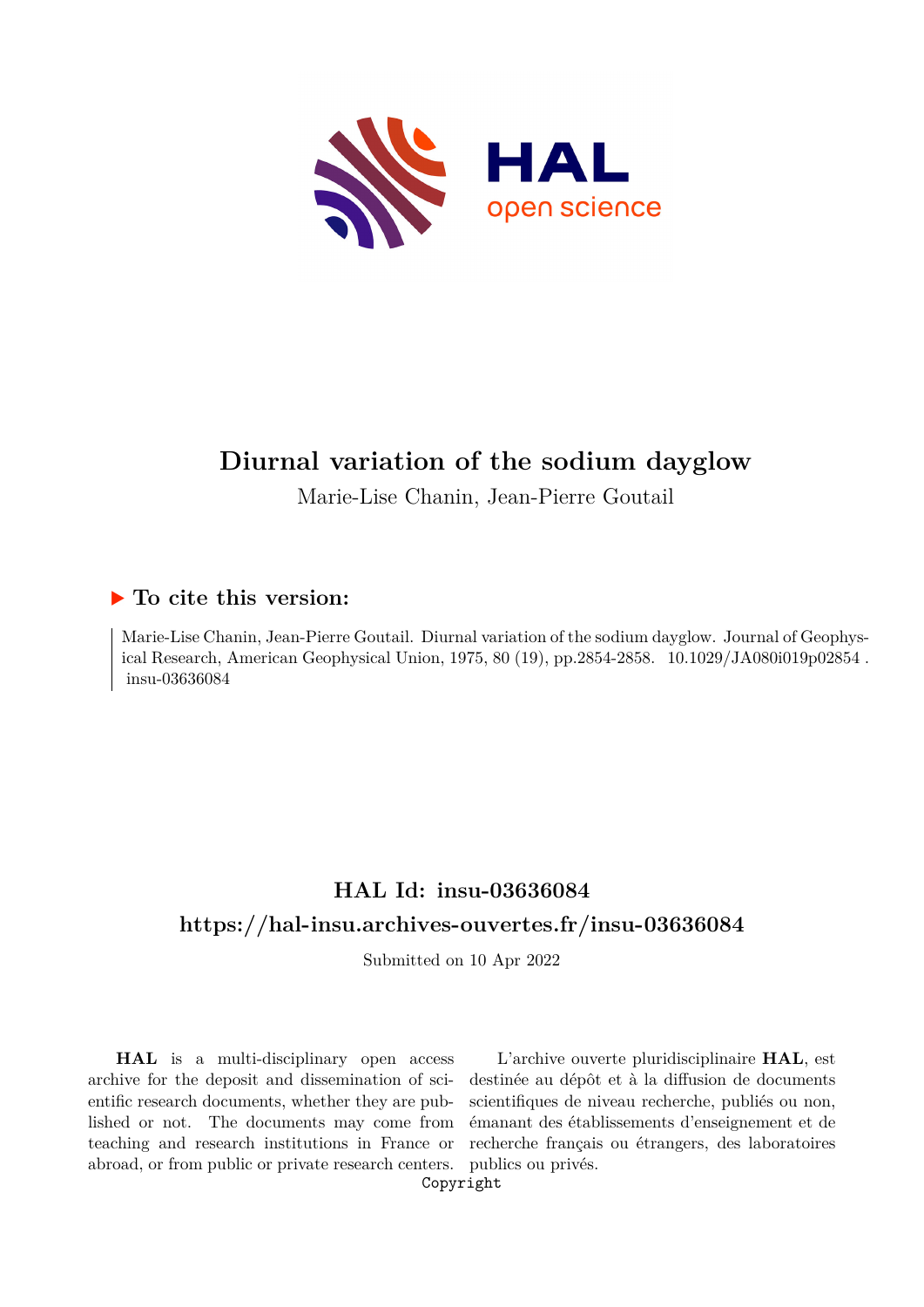### **Diurnal Variation of the Sodium Dayglow**

#### **M. L. CHANIN AND J.P. GOUTAlL**

**Service d'Abronomie du CNRS, Verribres-le-Buisson, France** 

We present here an explanation of the erroneous interpretations of spectroscopic sodium dayglow mea**surements which led to a large diurnal variation. In fact, the diurnal variation is proved to be either small**  or nonexistent. This result is confirmed by balloon-borne experimental measurements of the sodium twi**light and dayglow intensities.** 

#### **INTRODUCTION**

**The method which led to the first observation of sodium dayglow by Blamont and Donahue [1960, 1961] is based on the comparison of the profile of a Fraunhofer solar line with that of the scattered light at the same wavelength. The instrument used was a magnetic scanning spectrograph, or Zeeman photometer, initially conceived for the observation of the sodium twilight [Blamont, 1956]. Note that the high spectral resolution is obtained by using a resonance cell and the spectral scan by sweeping the magnetic field producing the Zeeman effect.** 

**Among the difficulties encountered in the use of this instrument is its sensitivity to the polarization of the incident light, which for scattered sunlight varies during the day. This difficulty was first avoided by limiting the observations of dayglow to 4-3 hours from local noon, when the plane of polariza**tion is at 45° to the magnetic field: the light then behaves like **unpolarized light. A more complete theoretical calculation of the behavior of the instrument, taking into account the polarization of Rayleigh-scattered light, allowed the use of all the daytime data and led to a study of the diurnal variation [Albano et al., 1970]. These results were confirmed by Gadsden and Purdy [1970], using a polarizing filter in front of a Zeeman photometer: the diurnal variation was shown to be symmetric**  with respect to noon with the maximum at noon. The day to **twilight ratios over a period of 5 years reported by Blamont and Donahue [1964] presented extreme values of 7 in June and 2 in December. The only measurements inconsistent with these results were the absorption data obtained by McNutt and Mack [1963] and by Burnett et al. [1972], which did not show any evidence of a diurnal variation. More recently, sodium soundings by laser showed no systematic difference in night, twilight, and daytime abundances [Gibson and Sandford, 1972].** 

**All spectroscopic studies of the dayglow emission assume the similarity between direct and scattered solar profiles; we know now that this is not the case. In a separate article we have described the results of our measurements of light scattering by natural surfaces [Chanin, 1972]: these results present important consequences for the measurement of dayglow.** 

**We will now present a critical view of the data obtained with the Zeeman photometer and a series of sodium dayglow observations from a high-altitude balloon platform (to reduce any contribution from Rayleigh scattering).** 

#### **CRITICAL STUDY OF THE ZEEMAN PHOTOMETER DATA**

**As was mentioned before, the sodium dayglow intensity** 

Copyright  $© 1975$  by the American Geophysical Union.

**measurements were obtained from the difference between a direct sunlight profile and a scattered light profile. Within the limits where polarization effects would not affect the data, the total difference was attributed to the sodium resonance line. If one could scan the profile near the center of the Fraunhofer line, one would see if the difference between the profiles is due only to a resonance line. Such an analysis had been done by one of the authors for the potassium line [Albano et al., 1970], and the difference was shown not to be due to the potassium resonance line. Later, such a spectral study on light scattered from the ground [Chanin, 1975] proved that the solar line is filled in by the scattering process. We will use the same notation**  as is used by *Chanin* [1975] and will call  $\Delta$  the difference be**tween the solar and the dayglow profiles.** 

**We present in Figure 1 some typical profiles obtained on the dayglow for different local times and a direct solar profile measured on the same day (we comment on the conditions for obtaining a correct solar profile in the companion paper [Chanin, 1975]). From Figure 1 it is evident that at least part of the intensity of profile 4 is due to a resonance line, but we should try to see what part is not. To do so, we compared the quantities A to a family of hypothetical curves obtained by adding to the experimental solar profile different spectral distributions of light, from a pure resonance line to a complete continuum including a mixture of both. The absolute value of the added**  intensity was the same at the center of the line  $(H = 0)$  for all **cases, and we chose it to be equal to the residual intensity of the Fraunhofer line (the theoretical curves are not affected by**  this choice because of the definition of  $\Delta_n$ ). In Figure 2 we **show hypothetical curves and some experimental values obtained for the dayglow on days when the spectral profile was carefully measured; two samples of data have been identified as extreme cases: near twilight and on snow-covered ground. It is interesting to note that for very low solar elevation angles**  (between  $0^{\circ}$  and  $+10^{\circ}$ ) the profile comes closest to that of a **pure resonance line, but already one third of the light is due to a continuum; for data obtained at higher values of solar elevation the contribution of the continuum increases to about 2/3**  and can reach  $\frac{4}{5}$  if the ground is covered with snow. This is **perfectly understandable if one remembers that the albedo is**  then very high  $(\sim 0.8)$  and furthermore that the filling in of the **Fraunhofer line by reflection on snow can be as high as 4% of the continuum [Chanin, 1975].** 

**We did not obtain any experimental data which would agree either with a pure resonance line (the equipment is not sensitive enough to get a spectral profile of the twilight) or with a pure continuum (which was the case at the potassium wavelength). In brief, if no correction for the continuum, or albedo effect, is made, the intensity of the sodium dayglow can be too large by a factor of 3.**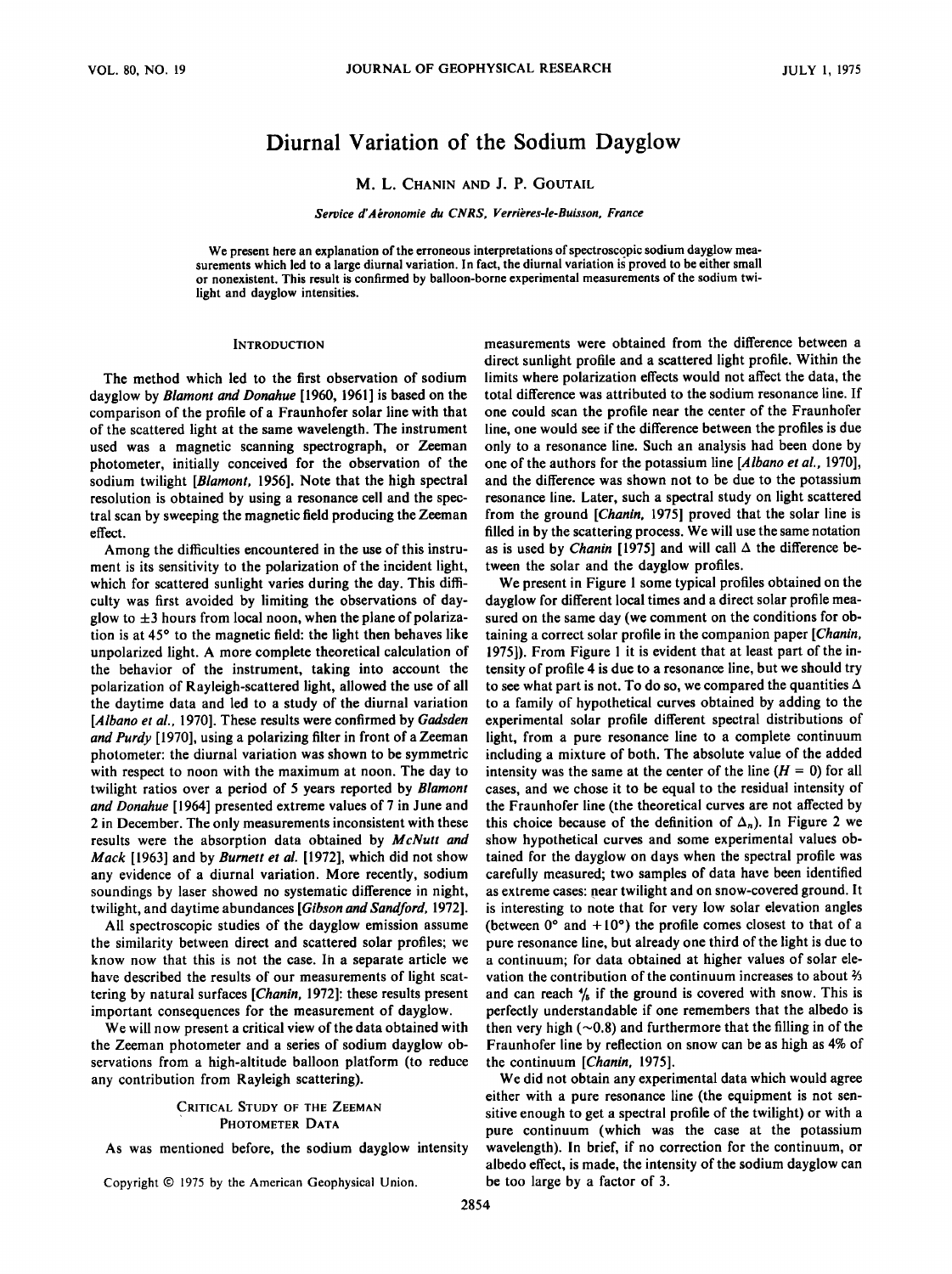**Let us examine in detail 1 day of measurements (e.g., October 15, 1969), for which the day to twilight ratio was found to be 3 when no correction was applied. The twilight intensity measurements were obtained with the Zeeman photometer ac**cording to the method described by **Blamont** [1956]. Figure 3 **shows the twilight data obtained for this day. The spectral profiles of the dayglow data were already presented in Figure 1. For each profile we can make a rough estimate of the continuum contribution using the hypothetical curves of Figure 2. We obtain values varying from 66% (at noon) to 16% (4 hours**  after noon). Taking into account the values of  $\Delta_0$ , which is **found to vary from 38 to 75%, we conclude that the sodium emission really represents 12-63% of the residual intensity (instead of 38-75%). Then if only one third of the intensity at noon is due to sodium emission, the ratio of noon dayglow to twilight is reduced from 3 to 1. We have found similar results on randomly chosen representative days, showing that the diurnal variation is either very small or nonexistent.** 

**However, the treatment described here cannot be systematically applied to correct the data because of the imprecision of the magnetic scanning spectra. In addition, a theoretical correction cannot be applied without more precise albedo data. To avoid depending upon these corrections, the sodium dayglow and its eventual diurnal variation were studied from a photometer placed in a balloon. The results of a series of such balloon observations are now presented.** 

#### **BALLOON OBSERVATION OF THE SODIUM DAYGLOW**

**The method consists of a measurement of the dayglow intensity within a band pass of 35 mA centered on the sodium D lines and its comparison with the intensity on either side of**  those lines using a band pass of 75 mÅ. In order to isolate such **narrow spectral intervals we made use of, as was done in the Zeeman photometer mentioned before, a resonance cell. The**  first channel of 35-mÅ band pass, defined by a sodium **resonance cell of low optical thickness, was intended to detect the sodium resonance glow. The second channel contained**  successively a pressure-broadened resonance cell of 75-mÅ **band pass and an absorption cell to eliminate all wavelengths corresponding to the resonance line: this channel was intended to measure the amount of parasitic light. It proved in fact to be of very little use because of the almost negligible intensity of the Rayleigh-scattered light at the altitude of the balloon (35 km).** 

**Three successful flights took place between October 1971 and June 1972. The twilight and dayglow measurements were**  performed with a constant zenith angle of 30°, and the pointing **direction was maintained normal to the solar excitation all along the flight by using a sun-pointing device: this meant a**  measurement toward the north for a morning flight (October **21, 1971) and one toward the south for an evening flight** 



**Fig. 1. Magnetic scanned profiles obtained on October 15, 1969: 0, direct sunlight; 1, dayglow at 1000 UT; 2, dayglow at 1200 UT; 3, dayglow at 1500 UT; and 4, dayglow at 1600 UT.** 



Fig. 2. Theoretical set of curves of the parameter  $\Delta_n$  if the light **profile superimposed on the experimental solar profile is the following: 0, pure resonance line R;** 1,  $\frac{3}{4}R + \frac{1}{3}C$ ; 2,  $\frac{1}{2}R + \frac{1}{2}C$ ; 3,  $\frac{1}{3}R + \frac{1}{2}C$ ; 4, **V4R + 3/4C; and 5, pure continuum C. Experimental data are for ran**domly chosen days (dots), for  $-5^{\circ} < \theta < +10^{\circ}$  (circles), and for snowcovered ground (triangles).

**(March 30 and June 24, 1972). Only the last flight was long enough to follow the variation of sodium intensity from**  twilight to 35° solar elevation angle. We present in Figure 4 an **example of the experimental sodium data obtained for that flight, after correction for parasitic light and dark current; we have plotted all the experimental points and the average curve obtained by least mean squares. On Figure 5 we plotted only the average data for the three flights. The experimental data, represented by the solid curve, were extrapolated to local noon. All the experimental curves show a rapid change of intensity (by a factor of 3-3.5) between twilight and a solar**  elevation angle of  $\theta = 10^{\circ}$ . The increase in the intensity is **largely due to the variation with the solar elevation angle of the solar absorption through the sodium layer for low values**  of  $\theta$  ( $\theta$  < 10°). For higher values ( $\theta$  > 10°) the slow increase of **the sodium intensity is due to the increasing contribution of the albedo in the excitation of the sodium atoms at 90 km. In order to take into account that albedo effect we attempted to measure the albedo intensity, but the measurement was made with too small a field of view: while a surface of 1000 km is involved in the excitation of the sodium atoms, the balloon detector only looked at a surface 35 km in diameter. The albedo variation has been plotted with the sodium data in Figure 4; we note that (1) on the average it follows Lambert's law and (2) some of the sodium intensity fluctuations are correlated with albedo variations (at 0710 A.M., for example).** 

#### **DIURNAL VARIATION FROM THE BALLOON OBSERVATIONS**

**In order to deduce the sodium abundance from the intensity measurements we have used the classical relationship between** 



**Fig. 3. Experimental twilight data for October 15, 1969.**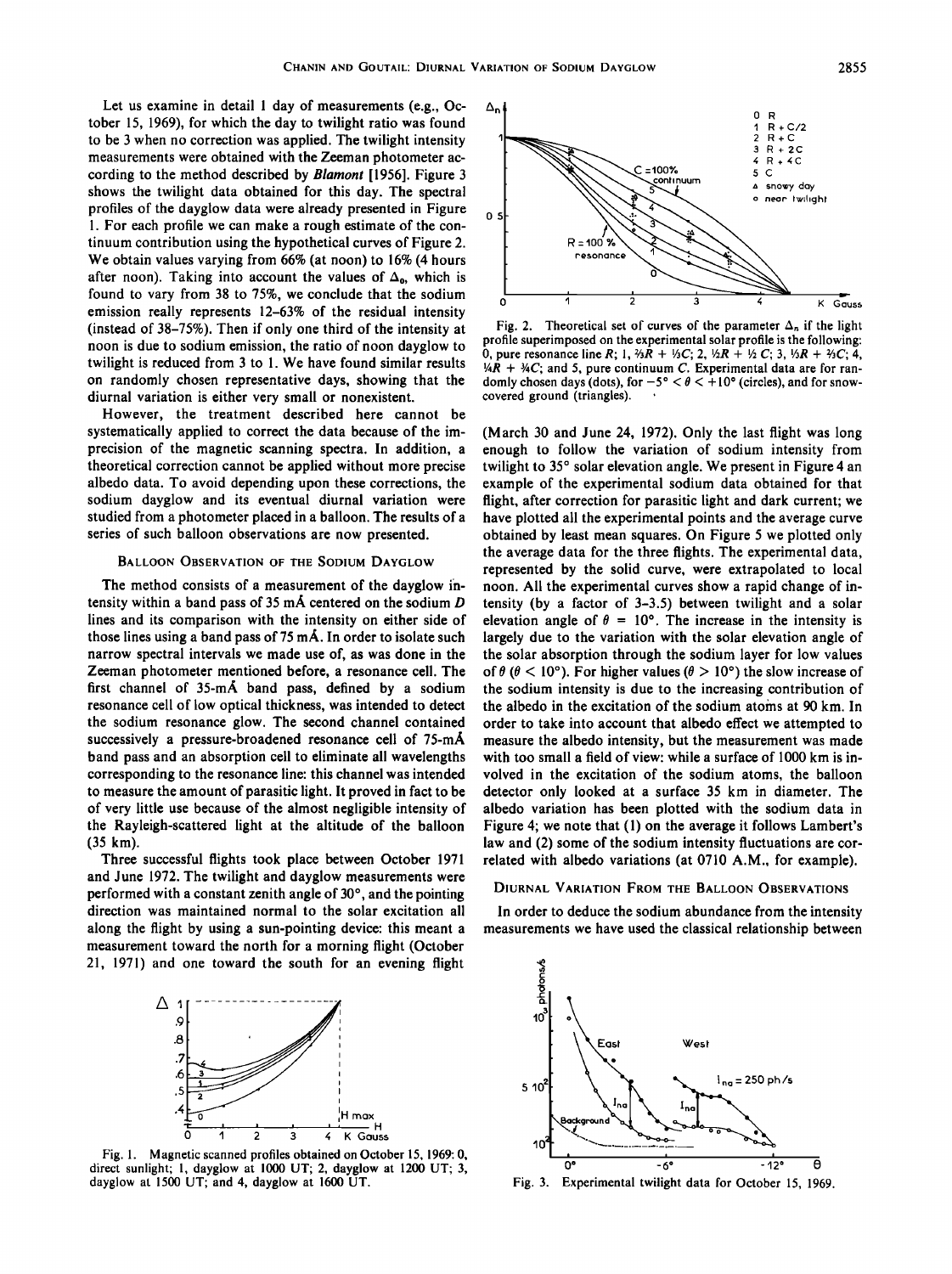

**Fig. 4. Results of flight 3 on June 24, 1972. The points represent experimental sodium intensity data corrected for parasitic light and dark current. The heavy curve is the least mean squares fitting to the data. The light curve is the albedo intensity measurement. The dotted line is the theoretical albedo intensity according to Lambert's law.** 

**the abundance and the density of excited atoms, and then we deduced the emission intensity. The theoretical results in the literature were concerned either with twilight [Donahue and \$tull, 1959] or with dayglow [Petitdidier, 1969] for high solar**  elevation:  $\theta > 10^{\circ}$ . As we measured the intensity continuously **from twilight to dayglow, we had to complete the theoretical**  calculation for the missing interval, equal to  $-2^{\circ} < \theta < 10^{\circ}$ , **taking multiple scattering into account. In order to deduce twilight abundance from the experimental results one has to assume a certain value of the day to twilight abundance ratio R: because of the self-absorption of solar excitation in the sodium dayglow layer before it reaches twilight regions of the earth, the daytime abundance influences the twilight glow. We took into account the additive contribution of the albedo, assuming that it varies according to Lambert's law. A more detailed description of the calculation is available [Goutall, 1974].** 

**As a result of these calculations we obtained sets of curves giving the emission intensity as a function of solar elevation angle for different sodium abundances and for different values**  of the day to twilight ratio  *and of the albedo*  $*A*$ *. In order to* **place the observed intensity data on these sets of curves we need to know the absolute intensity of the measured twilight glow. The balloon photometer was calibrated with the Zeeman photometer at the Observatory of Haute Provence, but it could not be used as an absolute calibration for two reasons: (1) we are not very confident of the absolute calibration of the Zeeman photometer, and (2) the electronic amplifier of the balloon experiment had to be changed between flights because of failures or poor performance. This makes even a comparison of data for the three flights impossible. Therefore we assumed for the values of the twilight abundances the average values over several years as published by Gadsden et al. [1966]. We assumed the following values for the three flights:** 

**Flight 1 (October 21, 1971)** 

$$
N = 6 \times 10^9 \text{ atoms/cm}^2
$$

**Flight 2 (March 30, 1972)** 

$$
N = 5 \times 10^9 \text{ atoms/cm}^2
$$

**Flight 3 (June 24, 1972)** 

 $N = 3 \times 10^9$  atoms/cm<sup>2</sup>



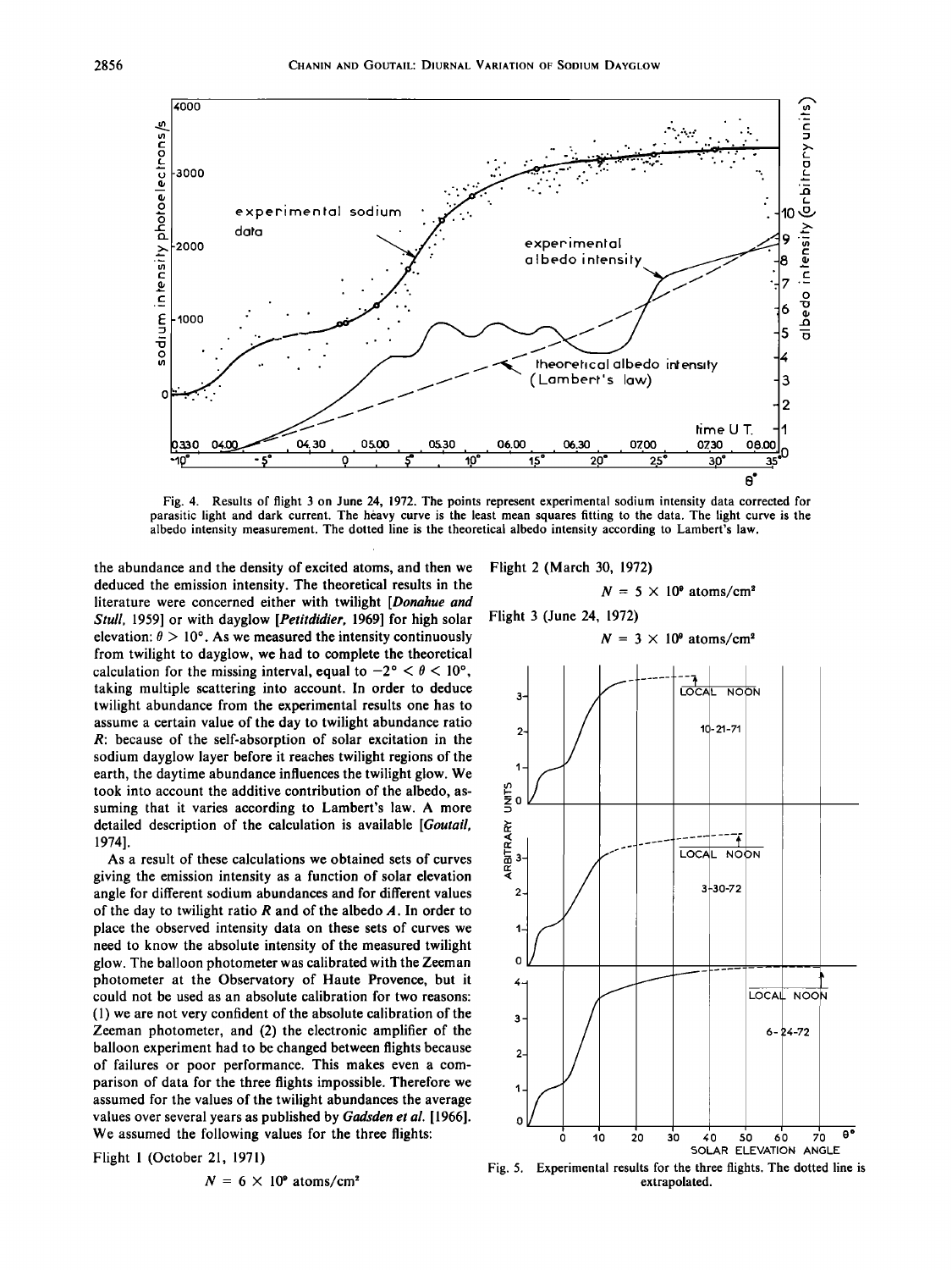

**Fig. 6. Sodium intensity as a function of solar elevation angle and**  different abundances for  $R = 1$  and  $A = 0$ .

**By assuming these twilight values all the data were fitted to the**  different sets of theoretical curves corresponding to  $R = 1, 1.5$ , 2, and 3 and  $A = 0$ , 0.4, and 0.8. Let us first comment on the results if we neglect the albedo. With this hypothesis  $(A = 0)$ **the variation in the intensity is only due to the decrease of self**absorption within the layer and occurs abruptly between  $\theta =$  $0^{\circ}$  and  $\theta = 10^{\circ}$ ; the intensity thereafter should stay constant if **the diurnal variation is negligible. It is clear that the data do**  not follow the theoretical curves. Figures 6 and 7 correspond to the hypotheses  $R = 1$  and  $R = 1.5$ , respectively.

**In Figure 6 we assume no change of sodium abundance during the day for tracing the theoretical curves. Since the experimental data exhibit a small variation for flights 1 and 2 and a large one for flight 3, the results are incompatible with our assumption.** 

**In Figure 7 we assume a regular change of abundance**  between  $\theta = -6^{\circ}$  and  $\theta = +10^{\circ}$  and a stable dayglow cor**responding to 1.5 times the twilight abundance. For the first two flights the decrease in abundance is incompatible with this hypothesis. For the third flight the order of magnitude of the**  increase in abundance is correct until  $\theta = 12^{\circ}$ , but the experimental abundance continues to increase after 12°.

**A similar comparison of the data with the theoretical curves**  for  $R = 2$ ,  $R = 3$ , and  $A = 0$  shows complete incompatibility.

**Let us now consider a more realistic value for the albedo: for the vegetation and ground concerned (forest and rocks) the average albedo (in the absence of snow) should be around 0.3. But from the filling in due to ground reflection [Chanin, 1973] the energy available at the center of the Fraunhofer line is increased by about 30%. In terms of the available energy for exciting the sodium atoms it is equivalent to an albedo of 0.4.**  With this hypothesis  $(A = 0.4)$  the slope of the set of curves is **increased and becomes compatible with the data. If we assume**   $R = 1$ , the data from flights 1 and 2 are in good agreement **with the theoretical curves and indicate an absence of diurnal variation (Figure 8). In order to match the results of flight 3 we**  have to assume  $R = 1.5$ . The slow increase of intensity beyond  $\theta$  = 12° is then in agreement with the theoretical curves **(Figure 9).** 

**We have tried to explain the data of flight 3 by increasing the albedo value to 0.8. Then the slope of the theoretical curves becomes such that experimental data would indicate a decrease of sodium abundance beyond**  $\theta = 12^{\circ}$ **, which is not realistic. We had considered how other choices of twilight abundances would affect the results: for flights 1 and 2 the minimum twilight intensity for the seasons concerned could be**  5 and  $4 \times 10^9$  atoms/cm<sup>2</sup>, respectively. This would lead to a **maximum day to twilight ratio of 1.2. For the third flight, which occurred at a period of minimum sodium twilight, we obtain no diurnal variation if we take**  $4.5 \times 10^9$  **instead of**  $3 \times$ 10<sup>°</sup> atoms/cm<sup>2</sup> for the twilight abundance, and this is not un**realistic.** 

**To summarize the results obtained from the balloon-borne photometer, one can say that the maximum diurnal variation observed is an increase of 50% over the sodium abundance. In two cases it could not be more than a 20% increase, and all data are compatible with a small or negligible diurnal variation.** 

#### **REMARK**

**We have assumed a constant albedo of 0.3 for the interpretation of the three flights. But photographic cloud coverage obtained from meteorological satellites shows a different situation in the vicinity of the region of interest: dur-**



**Fig. 7. Sodium intensity as a function of solar elevation angle and**  different abundances for  $R = 1.5$  and  $A = 0$ .